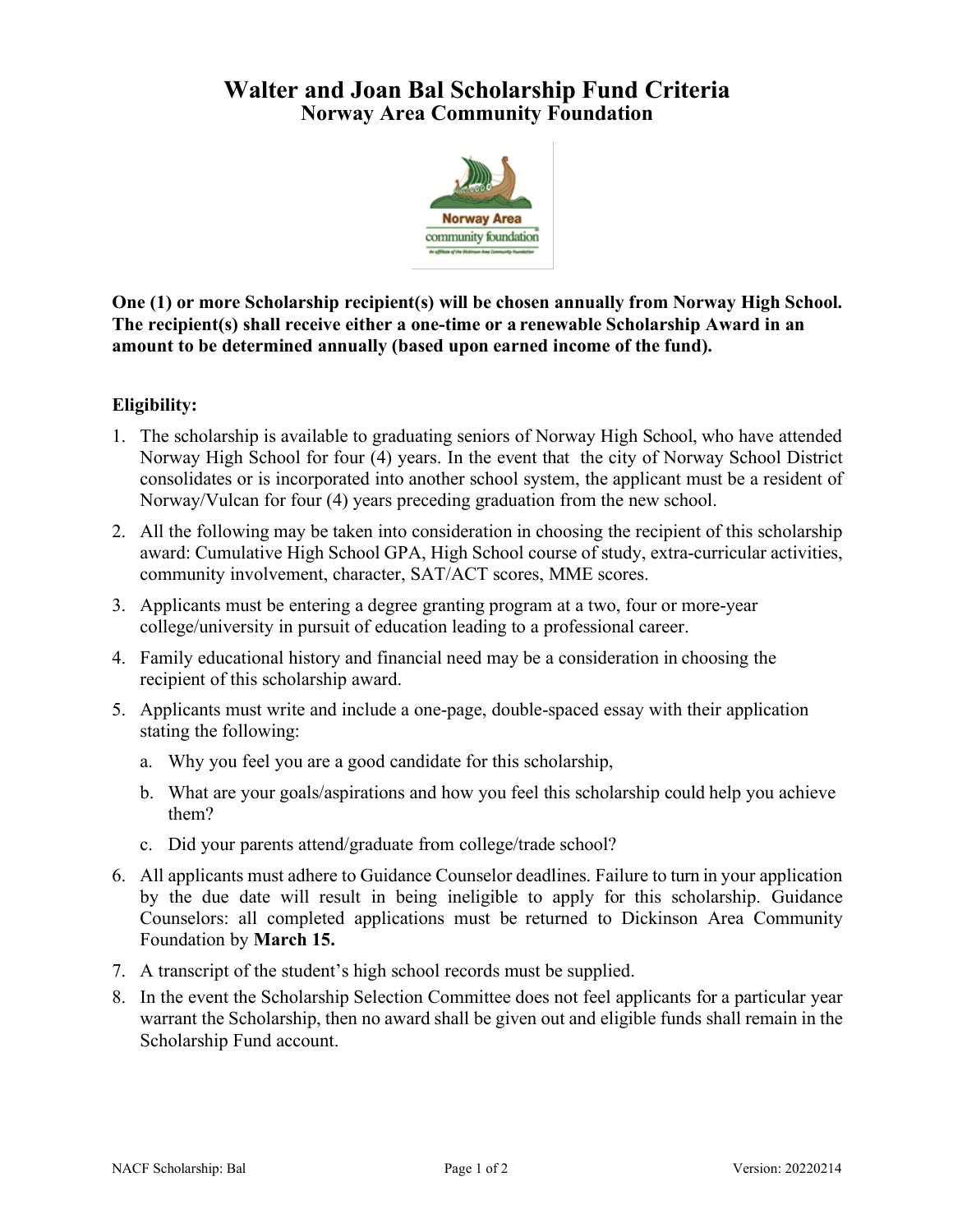**NOTE:** Whether the scholarship is a one-time or renewable award, the payment of the amount awarded shall be made in one annual installment paid in **August**. For renewable awards, the same policy shall apply; however, the student(s) will be required to submit their year-end official transcript each year also in order to renew the scholarship for another year. In accordance with Foundation policy, the transcripts are due into the Foundation office no later than June  $30<sup>th</sup>$  each year. A copy of the Foundation's renewal policy is sent with each scholarship check.

## **Addendum:**

A scholarship award may be revoked by the Board of Trustees because of:

- Criminal or anti-social conduct of recipient.
- Filing false information on application.
- Scholastic inadequacy of a recipient.
- Failure to provide the Dickinson Area Community Foundation with documents and verification as specified in the Foundation's established policies for renewing scholarships. A copy of the Foundation's policies for renewing scholarships is provided to students with their first scholarship payment
- For such other good cause as the Board may, in its sole discretion, determine.

Revocation shall be by the action of a majority of the members of the Board of Trustees, and upon such revocation, any and all funds still controlled by the Board of Trustees shall be withheld and disposed of at the discretion of the Board.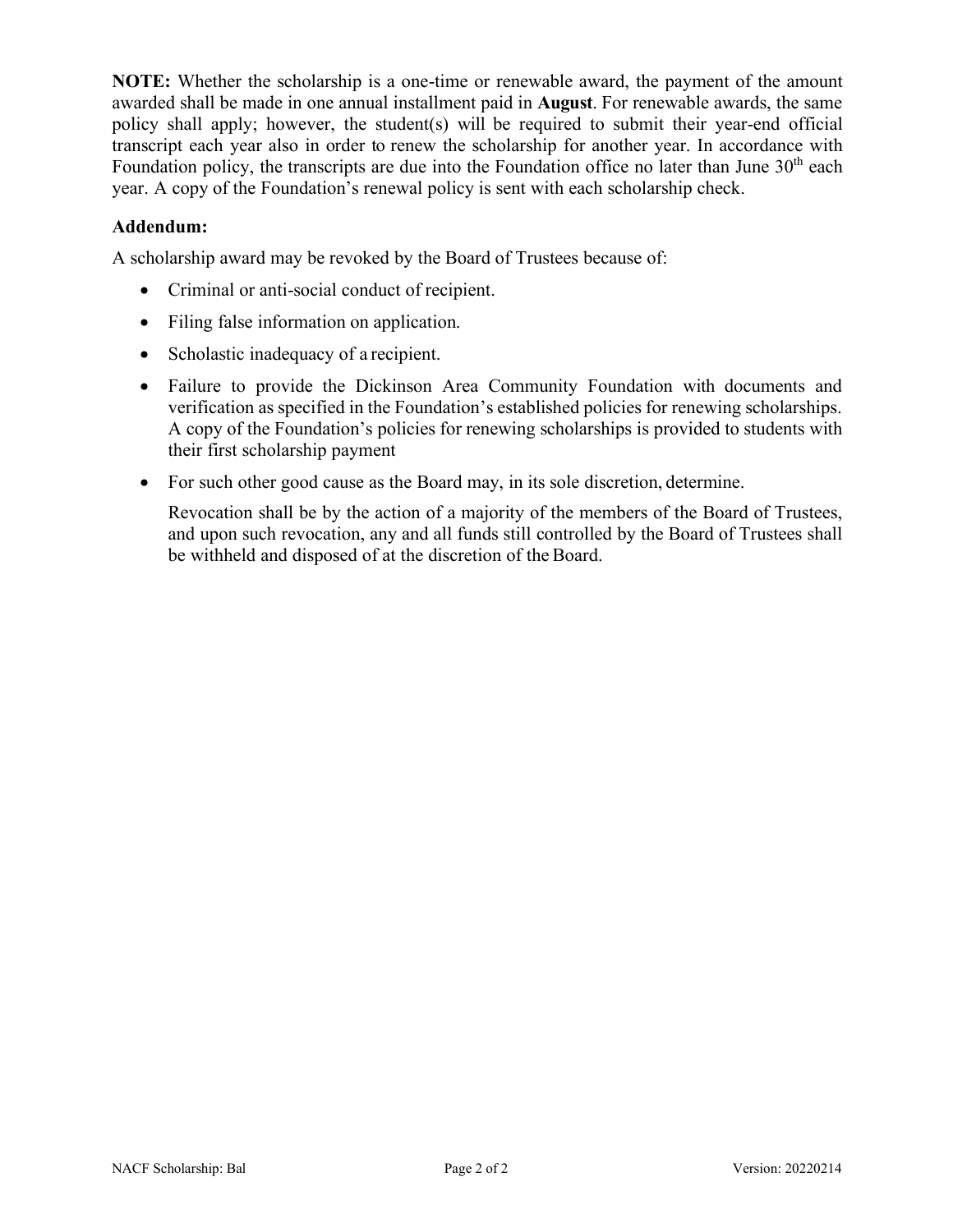

# *Walter and Joan Bal Scholarship*

**Norway Area Community Foundation** 

**Completed applications must be submitted by March 15th**

| <b>Full Name</b><br><b>Street Address</b><br><b>City ST ZIP Code</b><br>Home & Cell Phone<br><b>E-Mail (Required)</b><br><b>High School Attended</b><br><b>GPA</b><br><b>SAT Score:</b><br><b>ACT Score:</b><br><b>MME Scores:</b><br>In what extra-curricular activities did you participate? (Includes activities outside of school):<br>Did you work during the school year?<br>If yes, how many hours/week?<br>Name of college or university you plan to attend:<br>Have you applied for admission?<br>Have you been accepted?<br>Intended field of study:<br>Have you applied for other scholarships?<br>Have you been granted a scholarship? If so, name of scholarship & amount: |  |  |  |  |  |
|-----------------------------------------------------------------------------------------------------------------------------------------------------------------------------------------------------------------------------------------------------------------------------------------------------------------------------------------------------------------------------------------------------------------------------------------------------------------------------------------------------------------------------------------------------------------------------------------------------------------------------------------------------------------------------------------|--|--|--|--|--|
|                                                                                                                                                                                                                                                                                                                                                                                                                                                                                                                                                                                                                                                                                         |  |  |  |  |  |
|                                                                                                                                                                                                                                                                                                                                                                                                                                                                                                                                                                                                                                                                                         |  |  |  |  |  |
|                                                                                                                                                                                                                                                                                                                                                                                                                                                                                                                                                                                                                                                                                         |  |  |  |  |  |
|                                                                                                                                                                                                                                                                                                                                                                                                                                                                                                                                                                                                                                                                                         |  |  |  |  |  |
|                                                                                                                                                                                                                                                                                                                                                                                                                                                                                                                                                                                                                                                                                         |  |  |  |  |  |
|                                                                                                                                                                                                                                                                                                                                                                                                                                                                                                                                                                                                                                                                                         |  |  |  |  |  |
|                                                                                                                                                                                                                                                                                                                                                                                                                                                                                                                                                                                                                                                                                         |  |  |  |  |  |
|                                                                                                                                                                                                                                                                                                                                                                                                                                                                                                                                                                                                                                                                                         |  |  |  |  |  |
|                                                                                                                                                                                                                                                                                                                                                                                                                                                                                                                                                                                                                                                                                         |  |  |  |  |  |
|                                                                                                                                                                                                                                                                                                                                                                                                                                                                                                                                                                                                                                                                                         |  |  |  |  |  |
|                                                                                                                                                                                                                                                                                                                                                                                                                                                                                                                                                                                                                                                                                         |  |  |  |  |  |
|                                                                                                                                                                                                                                                                                                                                                                                                                                                                                                                                                                                                                                                                                         |  |  |  |  |  |
|                                                                                                                                                                                                                                                                                                                                                                                                                                                                                                                                                                                                                                                                                         |  |  |  |  |  |
|                                                                                                                                                                                                                                                                                                                                                                                                                                                                                                                                                                                                                                                                                         |  |  |  |  |  |
|                                                                                                                                                                                                                                                                                                                                                                                                                                                                                                                                                                                                                                                                                         |  |  |  |  |  |
|                                                                                                                                                                                                                                                                                                                                                                                                                                                                                                                                                                                                                                                                                         |  |  |  |  |  |
|                                                                                                                                                                                                                                                                                                                                                                                                                                                                                                                                                                                                                                                                                         |  |  |  |  |  |
|                                                                                                                                                                                                                                                                                                                                                                                                                                                                                                                                                                                                                                                                                         |  |  |  |  |  |
|                                                                                                                                                                                                                                                                                                                                                                                                                                                                                                                                                                                                                                                                                         |  |  |  |  |  |
|                                                                                                                                                                                                                                                                                                                                                                                                                                                                                                                                                                                                                                                                                         |  |  |  |  |  |
|                                                                                                                                                                                                                                                                                                                                                                                                                                                                                                                                                                                                                                                                                         |  |  |  |  |  |
|                                                                                                                                                                                                                                                                                                                                                                                                                                                                                                                                                                                                                                                                                         |  |  |  |  |  |
|                                                                                                                                                                                                                                                                                                                                                                                                                                                                                                                                                                                                                                                                                         |  |  |  |  |  |
|                                                                                                                                                                                                                                                                                                                                                                                                                                                                                                                                                                                                                                                                                         |  |  |  |  |  |
|                                                                                                                                                                                                                                                                                                                                                                                                                                                                                                                                                                                                                                                                                         |  |  |  |  |  |
|                                                                                                                                                                                                                                                                                                                                                                                                                                                                                                                                                                                                                                                                                         |  |  |  |  |  |
|                                                                                                                                                                                                                                                                                                                                                                                                                                                                                                                                                                                                                                                                                         |  |  |  |  |  |
|                                                                                                                                                                                                                                                                                                                                                                                                                                                                                                                                                                                                                                                                                         |  |  |  |  |  |
|                                                                                                                                                                                                                                                                                                                                                                                                                                                                                                                                                                                                                                                                                         |  |  |  |  |  |
|                                                                                                                                                                                                                                                                                                                                                                                                                                                                                                                                                                                                                                                                                         |  |  |  |  |  |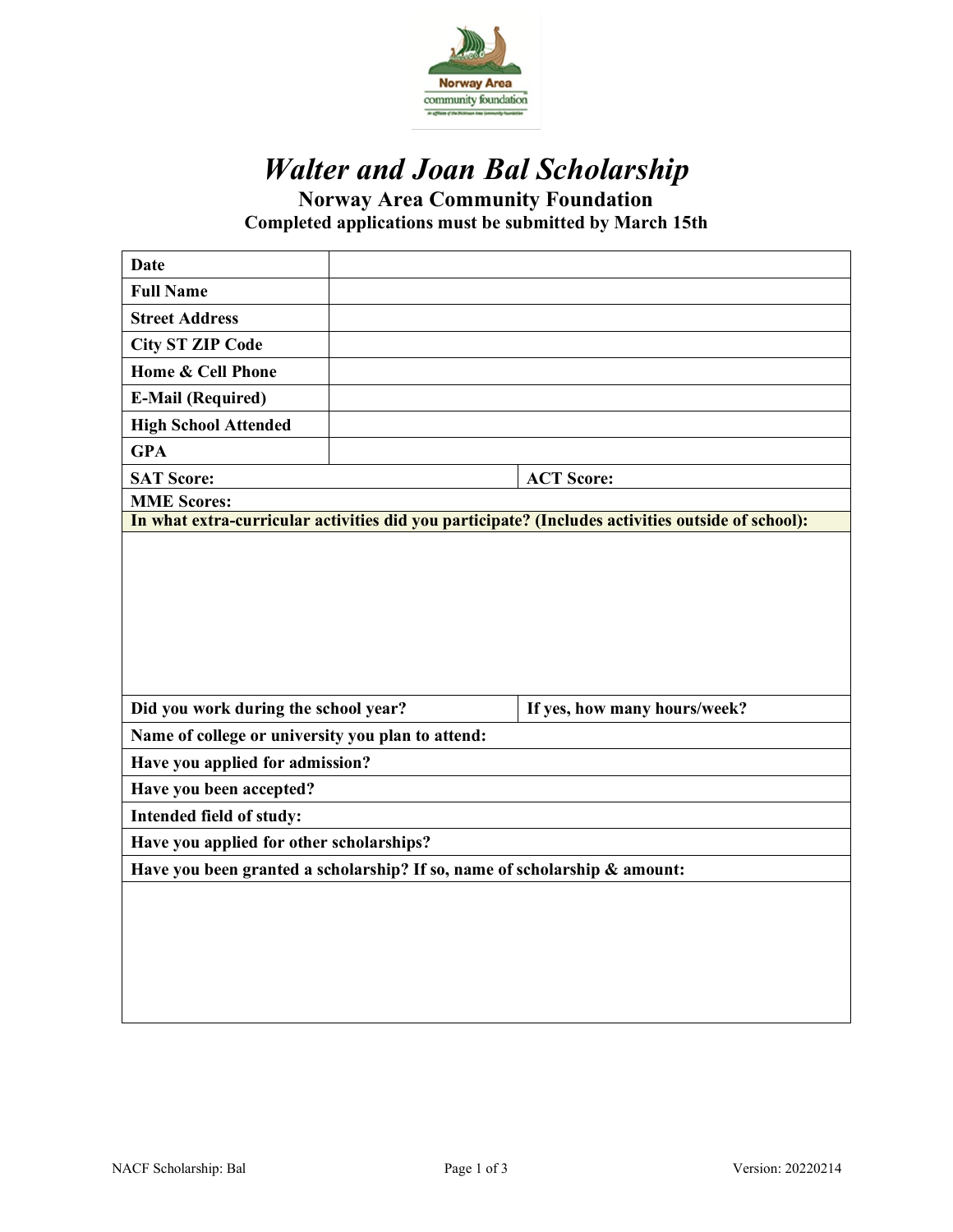

#### **Please include the following with the application:**

- 1. A one-page double spaced essay stating the following:
	- Why you feel that you are a good candidate for this scholarship
	- What are your goals/aspirations and how you feel this scholarship could help you achieve them?
	- Did your parents attend/graduate from college/trade school?
- 2. High school transcripts, including SAT/ACT, MME scores

#### **Application Deadline**

All applications need to be submitted to the guidance counselor's office by March 15<sup>th</sup>.

#### **Agreement and Signature**

By submitting this application, I affirm that the facts set forth in it are true and complete. I understand any false statements, omissions, or other misrepresentations made by me on this application may result in rejection of this application.

Name (printed)

Signature

Date

#### **Parent Application Form**

Name of parent or guardian completing this form:

| ັ             |  |
|---------------|--|
| Home address: |  |
| Phone:        |  |
| E-Mail:       |  |

**Do you have any dependents other than your own family or other extenuating circumstances that should be considered? If yes, please explain:**